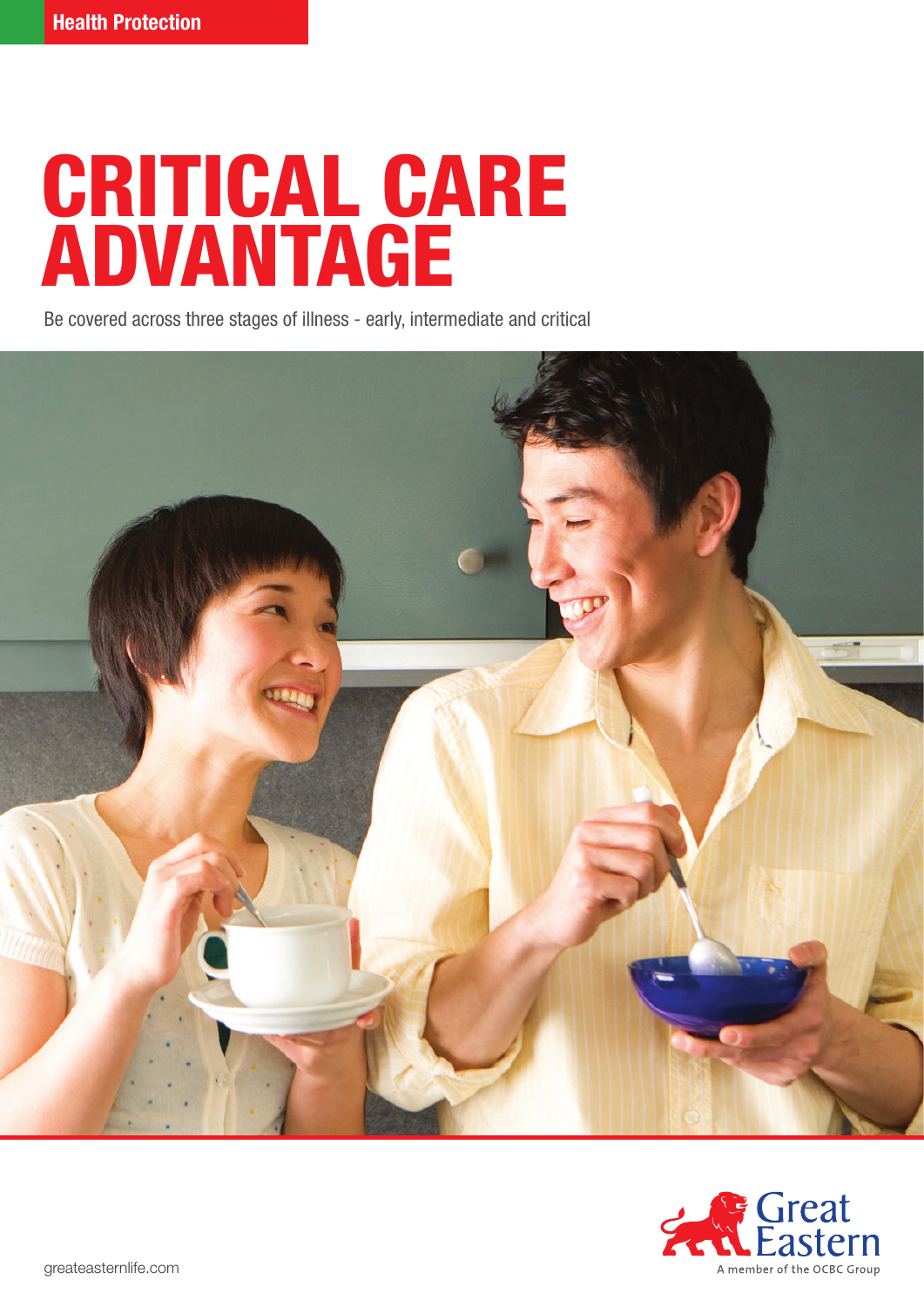# The chances of a full recovery from a critical illness are now much higher due to earlier detection and improved treatment options. To give you the best chances to recover and regain your desired quality of life, Critical Care Advantage provides payout at the earliest stage of the illness.

Critical Care Advantage gives you the crucial early advantage to survive critical illness.

When it comes to surviving a critical illness, timing is everything. While it is important to have regular medical checkups to detect potentially life-threatening diseases early, it is equally important to have a financial backup plan against critical illness at any stage. Ready access to funds means that you can act swiftly to make the required lifestyle changes for a better recovery.

# Key Benefits

- Lump sum payout at the Early, Intermediate and Critical stages, covering up to 85 medical conditions
- Additional coverage for 7 Special Benefits
- Flexible policy term up to the age of 85 and comprehensive protection of up to S\$3 million at affordable premiums
- No waiting period between claims
- Survival period of only 7 days one of the shortest in the market
- Waiver of future premiums upon your first claim on a covered critical illness

### One of the highest payouts in the market for Early and Intermediate stages of critical illness

Unlike most critical illness plans that provide payout only at advanced stages of critical illness, Critical Care Advantage provides a substantial payout of up to S\$300,000 to cover both Early and Intermediate stages of critical illness. To protect you comprehensively, its coverage stretches across a total of 85 medical conditions under 37 different critical illnesses.

These attractive payouts create a crucial advantage to help you with your expenses at different stages of your critical illness. The funds will put you in a better position to explore a choice of treatment options.

## Enjoy up to additional S\$185,000 payout for Special Benefits

Critical Care Advantage provides additional payout for 7 Special Benefits – up to a total of S\$185,000. These additional payouts are on top of your policy's basic sum assured and will help you supplement medical expenses incurred or for a change in your lifestyle.

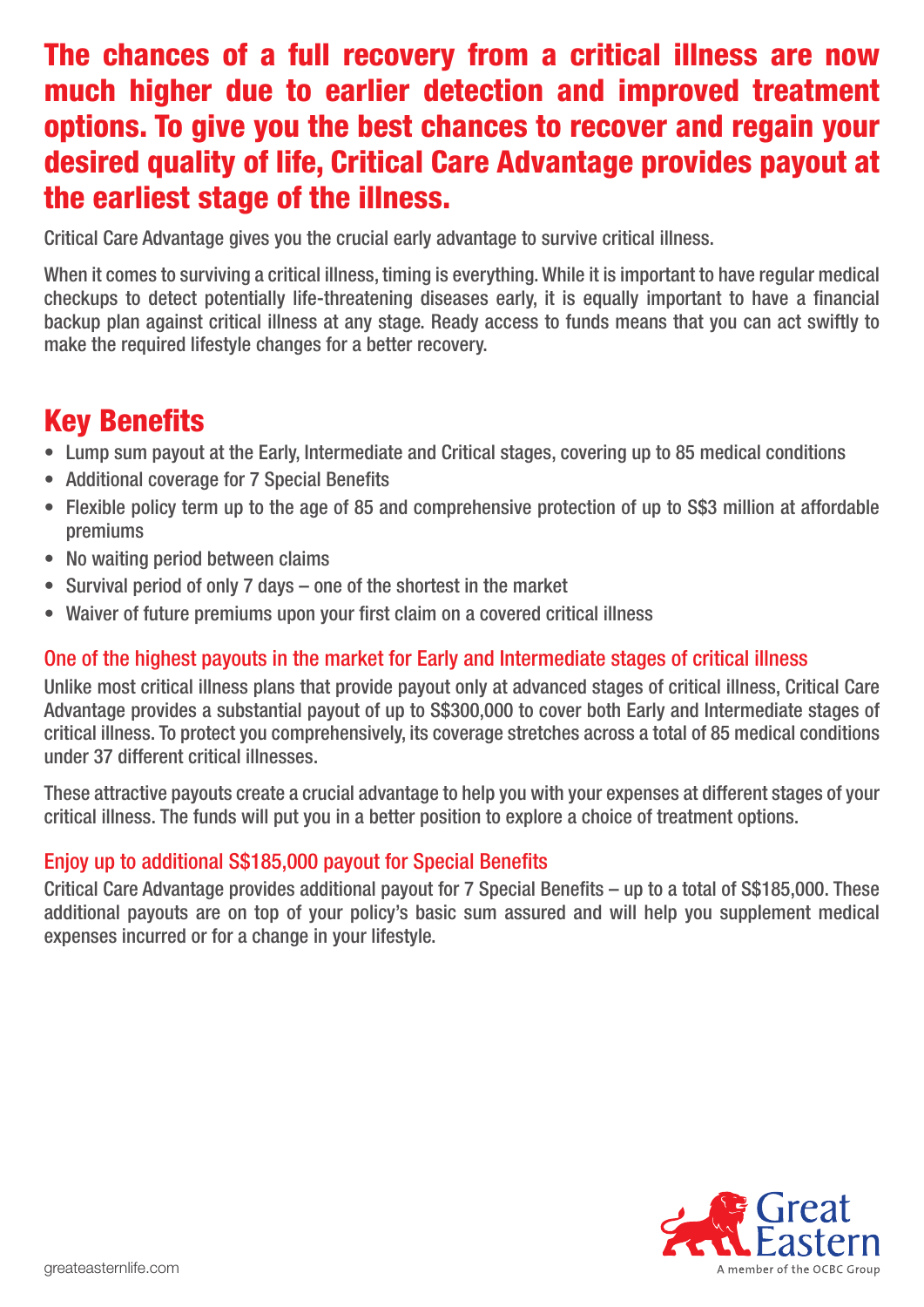| List of 7 Special Benefits |                                     | Amount of payout                                                     |                                             |  |  |
|----------------------------|-------------------------------------|----------------------------------------------------------------------|---------------------------------------------|--|--|
|                            | <b>Diabetic Complications</b>       |                                                                      |                                             |  |  |
| $\mathcal{P}$              | Severe Rheumatoid Arthritis         |                                                                      |                                             |  |  |
| 3                          | Severe Osteoporosis with Fractures  | 25% of sum assured<br>(Capped at S\$25,000 for each Special Benefit) |                                             |  |  |
| 4                          | Severe Dengue Haemorrhagic Fever    |                                                                      |                                             |  |  |
| 5                          | <b>Systemic Lupus Erythematosus</b> |                                                                      |                                             |  |  |
| 6                          | Crohn's Disease                     |                                                                      |                                             |  |  |
|                            | <b>Cancer Recovery</b>              | Intermediate                                                         | <b>Critical</b>                             |  |  |
|                            |                                     | 10% of sum assured<br>(Capped at S\$10,000)                          | 25% of sum assured<br>(Capped at S\$25,000) |  |  |

#### Comprehensive coverage up to S\$3 million with flexible terms and affordable premiums

Critical Care Advantage enables you to choose your coverage and length of protection according to your needs and affordability. You can tailor your coverage from a minimum of S\$50,000 up to S\$3 million sum assured to enjoy the full benefits of Critical Care Advantage. Entry age is from age 1 to age 65 next birthday and you may choose a policy term from 6 years up to age 85. At the same time, the plan also provides a death benefit of S\$15,000 during the policy term.

The plan that is affordable – for as little as S\$172.55\* a month, Critical Care Advantage provides a complete coverage that includes 85 medical conditions and additional coverage for 7 Special Benefits.

#### No waiting period between claims

With Critical Care Advantage, you can make multiple claims with no waiting period between submissions of claims. This applies across different critical illnesses or more severe stages of the same illness. This way, any possible delays in treatment due to delayed payments will be the least of your worries as you focus on recovery.

#### 7 days survival period – one of the shortest in the market

We understand the importance of timing when it comes to critical illness. Hence, Critical Care Advantage provides payout after the insured survives for 7 days after diagnosis of the covered condition. That's one of the shortest survival period as opposed to the norm of 14 to 30 days.

#### Premium waiver after first claim<sup>1</sup>

All future premiums payable for the remaining term of your policy will be waived after the first successful claim under the Early or Intermediate Stage. Hence, You can be rest assured that coverage will continue with one less financial commitment..

<sup>1</sup> The premium waiver benefit will not be activated upon an approved claim under the 7 Special Benefits.



<sup>\*</sup> Premium is based on a female, non-smoker, aged 30 at next birthday who purchased a Critical Care Advantage plan with policy term up to age 65 for a sum assured of S\$200,000. Premium rates are not guaranteed and may be adjusted based on future experience.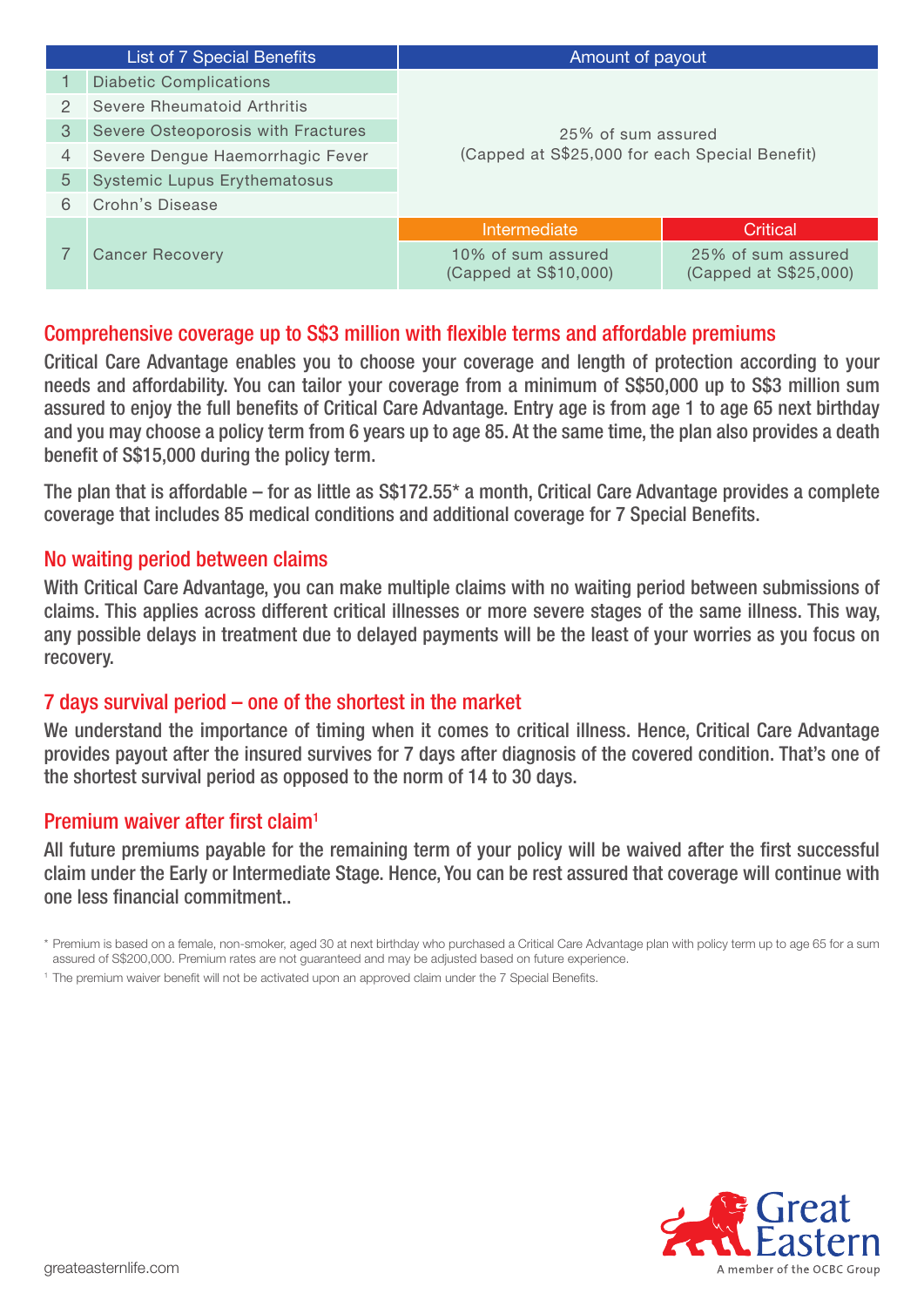## Example

Below illustrates an example of payouts for Critical Care Advantage with Sum Assured (SA) of S\$500,000

| <b>Claims</b>                                                                                                                             | Critical Illness (CI) at various stages                           | <b>Benefits payable</b>            | Claims payouts |  |  |  |  |  |  |
|-------------------------------------------------------------------------------------------------------------------------------------------|-------------------------------------------------------------------|------------------------------------|----------------|--|--|--|--|--|--|
| $1st$ claim                                                                                                                               | Severe Dengue Haemorrhagic Fever<br>(Special Benefit)             | 25% of SA capped at S\$25,000      | S\$25,000      |  |  |  |  |  |  |
| Amount claimable for covered CIs remains at S\$500,000.                                                                                   |                                                                   |                                    |                |  |  |  |  |  |  |
| $2nd$ claim                                                                                                                               | Major Cancer at Early Stage                                       | 100% of SA capped at<br>S\$100,000 | S\$100,000     |  |  |  |  |  |  |
| Future premiums are waived, yet you continue to enjoy coverage of the policy.<br>Remaining amount claimable for covered CIs is S\$400,000 |                                                                   |                                    |                |  |  |  |  |  |  |
|                                                                                                                                           | Major Cancer at Intermediate Stage                                | 100% of SA capped at S\$200,000    | S\$200,000     |  |  |  |  |  |  |
| 3rd claim                                                                                                                                 | Cancer Recovery at Intermediate<br><b>Stage (Special Benefit)</b> | 10% of SA capped at S\$10,000      | S\$10,000      |  |  |  |  |  |  |
| Policy remains in force. Remaining amount claimable for covered CIs is S\$200,000.                                                        |                                                                   |                                    |                |  |  |  |  |  |  |
|                                                                                                                                           | Major Cancer at Critical Stage                                    | 100% of SA                         | S\$200,000     |  |  |  |  |  |  |
| $4th$ claim                                                                                                                               | Cancer Recovery at Critical Stage<br>(Special Benefit)            | 25% of SA capped at S\$25,000      | S\$25,000      |  |  |  |  |  |  |
| 100% of basic sum assured has been paid out, therefore policy terminates.                                                                 |                                                                   |                                    |                |  |  |  |  |  |  |
| Total claims payable                                                                                                                      |                                                                   |                                    |                |  |  |  |  |  |  |

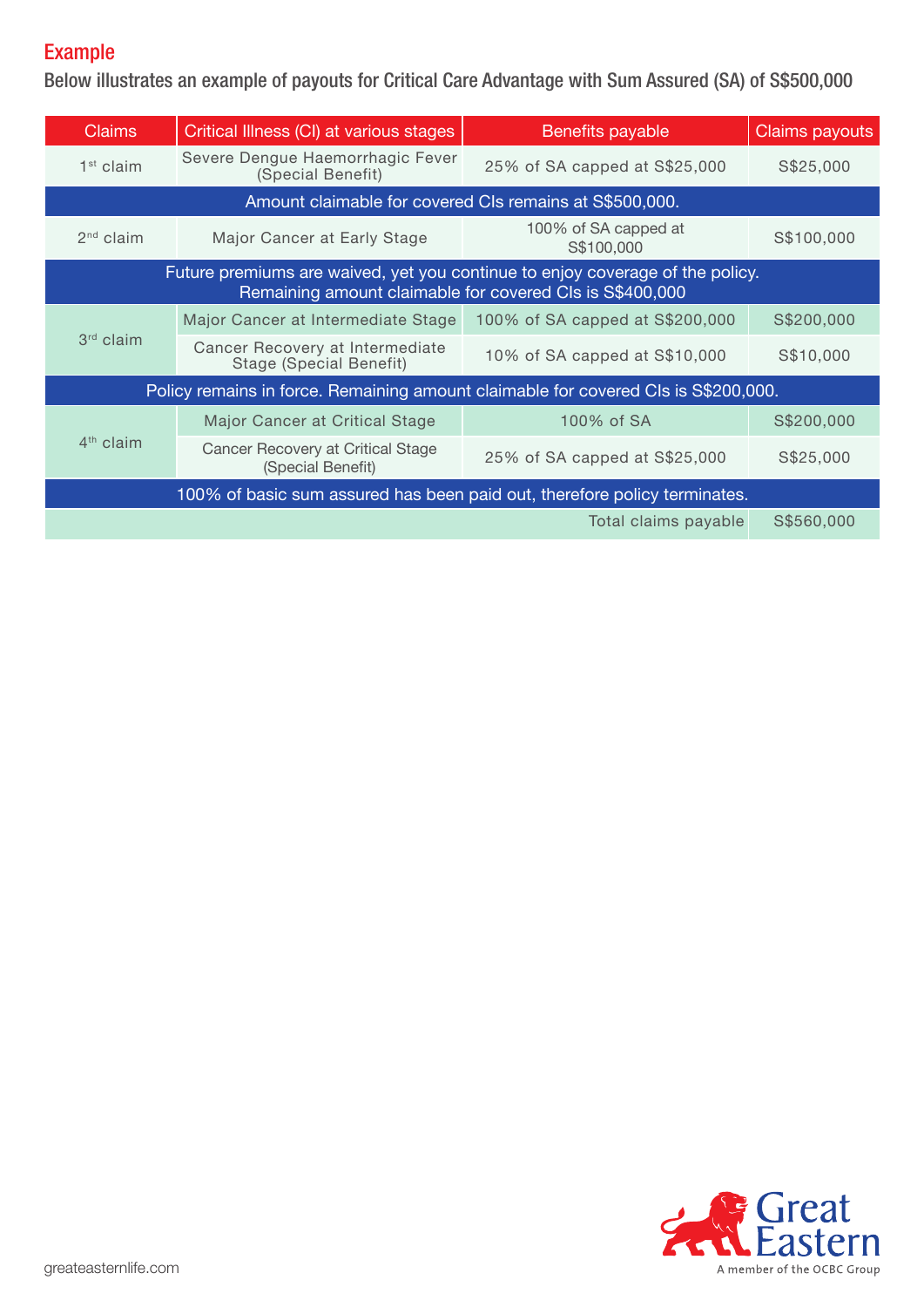| Intermediate<br><b>Critical</b><br>Early<br>List of critical illnesses<br>100% of SA<br>100% of SA<br><b>Total</b><br>100% of SA<br>(capped at<br>(capped at<br>S\$200,000)<br>S\$100,000)<br><b>Major Cancers</b><br>$\checkmark$<br>$\checkmark$<br>$\checkmark$<br>1<br>2<br>Heart Attack of Specified Severity and other Serious Heart Conditions<br>$\checkmark$<br>$\checkmark$<br>✓<br>Stroke and other Serious Cerebo-vascular Conditions<br>3<br>$\checkmark$<br>$\checkmark$<br>✓<br>Other Serious Coronary Artery Disease<br>4<br>✓<br>$\checkmark$<br>$\checkmark$<br>5<br>Primary Pulmonary Hypertension<br>$\checkmark$<br>$\checkmark$<br>✓<br>End Stage Liver Failure<br>6<br>✓<br>$\checkmark$<br>✓<br><b>End Stage Lung Disease</b><br>7<br>$\checkmark$<br>$\checkmark$<br>✓<br>Alzheimer's Disease / Severe Dementia<br>8<br>✓<br>$\checkmark$<br>✓<br>9<br><b>Blindness (Loss of Sight)</b><br>$\checkmark$<br>$\checkmark$<br>✓<br>10<br>Coma<br>✓<br>$\checkmark$<br>✓<br>Deafness (Loss of Hearing)<br>11<br>$\checkmark$<br>✓<br>✓<br>12<br><b>Fulminant Hepatitis</b><br>✓<br>$\checkmark$<br>✓<br>13<br><b>Heart Valve Surgery</b><br>$\checkmark$<br>$\checkmark$<br>$\checkmark$<br>HIV due to Blood Transfusion and Occupationally Acquired HIV<br>14<br>✓<br>$\checkmark$<br>✓<br><b>Kidney Failure</b><br>15<br>$\checkmark$<br>$\checkmark$<br>✓<br>16<br>Major Burns<br>$\checkmark$<br>✓<br>✓<br>Major Organ / Bone Marrow Transplantation<br>17<br>✓<br>$\checkmark$<br>✓<br>Motor Neurone Disease<br>18<br>✓<br>$\checkmark$<br>$\checkmark$<br>19<br>Paralysis (Loss of Use of Limbs)<br>$\checkmark$<br>$\checkmark$<br>✓<br>20<br>Aplastic Anaemia<br>N.A<br>✓<br>✓<br>N.A<br>21<br><b>Bacterial Meningitis</b><br>✓<br>✓<br>22<br>Benign Brain Tumour<br>✓<br>N.A<br>✓<br>N.A<br>23<br>Coronary Artery By-pass Surgery<br>✓<br>✓<br>Loss of Speech<br>24<br>$\checkmark$<br>✓<br>N.A<br>N.A<br>25<br>Major Head Trauma<br>$\checkmark$<br>$\checkmark$<br>Multiple Sclerosis<br>26<br>✓<br>N.A<br>✓<br>Muscular Dystrophy<br>27<br>N.A<br>$\checkmark$<br>$\checkmark$<br>28<br>Parkinson's Disease<br>✓<br>✓<br>N.A<br>Surgery to Aorta<br>N.A<br>29<br>$\checkmark$<br>$\checkmark$<br>30<br><b>Terminal Illness</b><br>N.A<br>N.A<br>✓<br>Progressive Scleroderma<br>N.A<br>31<br>N.A<br>✓<br>32<br>Apallic Syndrome<br>✓<br>N.A<br>N.A<br>33<br>Systemic Lupus Erythematosus with Lupus Nephritis<br>N.A<br>N.A<br>✓<br>Viral Encephalitis<br>34<br>N.A<br>N.A<br>✓<br>Poliomyelitis<br>35<br>N.A<br>N.A<br>✓<br>36<br>Loss of Independent Existence<br>✓<br>N.A<br>N.A<br>Angioplasty & Other Invasive Treatment for Coronary Artery<br>N.A<br>37<br>N.A<br>$\checkmark$<br>No. of conditions covered | Benefit payout for critical illnesses of various stages at a glance |  |    |    |    |    |  |  |
|-----------------------------------------------------------------------------------------------------------------------------------------------------------------------------------------------------------------------------------------------------------------------------------------------------------------------------------------------------------------------------------------------------------------------------------------------------------------------------------------------------------------------------------------------------------------------------------------------------------------------------------------------------------------------------------------------------------------------------------------------------------------------------------------------------------------------------------------------------------------------------------------------------------------------------------------------------------------------------------------------------------------------------------------------------------------------------------------------------------------------------------------------------------------------------------------------------------------------------------------------------------------------------------------------------------------------------------------------------------------------------------------------------------------------------------------------------------------------------------------------------------------------------------------------------------------------------------------------------------------------------------------------------------------------------------------------------------------------------------------------------------------------------------------------------------------------------------------------------------------------------------------------------------------------------------------------------------------------------------------------------------------------------------------------------------------------------------------------------------------------------------------------------------------------------------------------------------------------------------------------------------------------------------------------------------------------------------------------------------------------------------------------------------------------------------------------------------------------------------------------------------------------------------------------------------------------------------------------------------------------------------------------------------------------------------------------------------------------------------------------------|---------------------------------------------------------------------|--|----|----|----|----|--|--|
|                                                                                                                                                                                                                                                                                                                                                                                                                                                                                                                                                                                                                                                                                                                                                                                                                                                                                                                                                                                                                                                                                                                                                                                                                                                                                                                                                                                                                                                                                                                                                                                                                                                                                                                                                                                                                                                                                                                                                                                                                                                                                                                                                                                                                                                                                                                                                                                                                                                                                                                                                                                                                                                                                                                                                     |                                                                     |  |    |    |    |    |  |  |
|                                                                                                                                                                                                                                                                                                                                                                                                                                                                                                                                                                                                                                                                                                                                                                                                                                                                                                                                                                                                                                                                                                                                                                                                                                                                                                                                                                                                                                                                                                                                                                                                                                                                                                                                                                                                                                                                                                                                                                                                                                                                                                                                                                                                                                                                                                                                                                                                                                                                                                                                                                                                                                                                                                                                                     |                                                                     |  |    |    |    |    |  |  |
|                                                                                                                                                                                                                                                                                                                                                                                                                                                                                                                                                                                                                                                                                                                                                                                                                                                                                                                                                                                                                                                                                                                                                                                                                                                                                                                                                                                                                                                                                                                                                                                                                                                                                                                                                                                                                                                                                                                                                                                                                                                                                                                                                                                                                                                                                                                                                                                                                                                                                                                                                                                                                                                                                                                                                     |                                                                     |  |    |    |    |    |  |  |
|                                                                                                                                                                                                                                                                                                                                                                                                                                                                                                                                                                                                                                                                                                                                                                                                                                                                                                                                                                                                                                                                                                                                                                                                                                                                                                                                                                                                                                                                                                                                                                                                                                                                                                                                                                                                                                                                                                                                                                                                                                                                                                                                                                                                                                                                                                                                                                                                                                                                                                                                                                                                                                                                                                                                                     |                                                                     |  |    |    |    |    |  |  |
|                                                                                                                                                                                                                                                                                                                                                                                                                                                                                                                                                                                                                                                                                                                                                                                                                                                                                                                                                                                                                                                                                                                                                                                                                                                                                                                                                                                                                                                                                                                                                                                                                                                                                                                                                                                                                                                                                                                                                                                                                                                                                                                                                                                                                                                                                                                                                                                                                                                                                                                                                                                                                                                                                                                                                     |                                                                     |  |    |    |    |    |  |  |
|                                                                                                                                                                                                                                                                                                                                                                                                                                                                                                                                                                                                                                                                                                                                                                                                                                                                                                                                                                                                                                                                                                                                                                                                                                                                                                                                                                                                                                                                                                                                                                                                                                                                                                                                                                                                                                                                                                                                                                                                                                                                                                                                                                                                                                                                                                                                                                                                                                                                                                                                                                                                                                                                                                                                                     |                                                                     |  |    |    |    |    |  |  |
|                                                                                                                                                                                                                                                                                                                                                                                                                                                                                                                                                                                                                                                                                                                                                                                                                                                                                                                                                                                                                                                                                                                                                                                                                                                                                                                                                                                                                                                                                                                                                                                                                                                                                                                                                                                                                                                                                                                                                                                                                                                                                                                                                                                                                                                                                                                                                                                                                                                                                                                                                                                                                                                                                                                                                     |                                                                     |  |    |    |    |    |  |  |
|                                                                                                                                                                                                                                                                                                                                                                                                                                                                                                                                                                                                                                                                                                                                                                                                                                                                                                                                                                                                                                                                                                                                                                                                                                                                                                                                                                                                                                                                                                                                                                                                                                                                                                                                                                                                                                                                                                                                                                                                                                                                                                                                                                                                                                                                                                                                                                                                                                                                                                                                                                                                                                                                                                                                                     |                                                                     |  |    |    |    |    |  |  |
|                                                                                                                                                                                                                                                                                                                                                                                                                                                                                                                                                                                                                                                                                                                                                                                                                                                                                                                                                                                                                                                                                                                                                                                                                                                                                                                                                                                                                                                                                                                                                                                                                                                                                                                                                                                                                                                                                                                                                                                                                                                                                                                                                                                                                                                                                                                                                                                                                                                                                                                                                                                                                                                                                                                                                     |                                                                     |  |    |    |    |    |  |  |
|                                                                                                                                                                                                                                                                                                                                                                                                                                                                                                                                                                                                                                                                                                                                                                                                                                                                                                                                                                                                                                                                                                                                                                                                                                                                                                                                                                                                                                                                                                                                                                                                                                                                                                                                                                                                                                                                                                                                                                                                                                                                                                                                                                                                                                                                                                                                                                                                                                                                                                                                                                                                                                                                                                                                                     |                                                                     |  |    |    |    |    |  |  |
|                                                                                                                                                                                                                                                                                                                                                                                                                                                                                                                                                                                                                                                                                                                                                                                                                                                                                                                                                                                                                                                                                                                                                                                                                                                                                                                                                                                                                                                                                                                                                                                                                                                                                                                                                                                                                                                                                                                                                                                                                                                                                                                                                                                                                                                                                                                                                                                                                                                                                                                                                                                                                                                                                                                                                     |                                                                     |  |    |    |    |    |  |  |
|                                                                                                                                                                                                                                                                                                                                                                                                                                                                                                                                                                                                                                                                                                                                                                                                                                                                                                                                                                                                                                                                                                                                                                                                                                                                                                                                                                                                                                                                                                                                                                                                                                                                                                                                                                                                                                                                                                                                                                                                                                                                                                                                                                                                                                                                                                                                                                                                                                                                                                                                                                                                                                                                                                                                                     |                                                                     |  |    |    |    |    |  |  |
|                                                                                                                                                                                                                                                                                                                                                                                                                                                                                                                                                                                                                                                                                                                                                                                                                                                                                                                                                                                                                                                                                                                                                                                                                                                                                                                                                                                                                                                                                                                                                                                                                                                                                                                                                                                                                                                                                                                                                                                                                                                                                                                                                                                                                                                                                                                                                                                                                                                                                                                                                                                                                                                                                                                                                     |                                                                     |  |    |    |    |    |  |  |
|                                                                                                                                                                                                                                                                                                                                                                                                                                                                                                                                                                                                                                                                                                                                                                                                                                                                                                                                                                                                                                                                                                                                                                                                                                                                                                                                                                                                                                                                                                                                                                                                                                                                                                                                                                                                                                                                                                                                                                                                                                                                                                                                                                                                                                                                                                                                                                                                                                                                                                                                                                                                                                                                                                                                                     |                                                                     |  |    |    |    |    |  |  |
|                                                                                                                                                                                                                                                                                                                                                                                                                                                                                                                                                                                                                                                                                                                                                                                                                                                                                                                                                                                                                                                                                                                                                                                                                                                                                                                                                                                                                                                                                                                                                                                                                                                                                                                                                                                                                                                                                                                                                                                                                                                                                                                                                                                                                                                                                                                                                                                                                                                                                                                                                                                                                                                                                                                                                     |                                                                     |  |    |    |    |    |  |  |
|                                                                                                                                                                                                                                                                                                                                                                                                                                                                                                                                                                                                                                                                                                                                                                                                                                                                                                                                                                                                                                                                                                                                                                                                                                                                                                                                                                                                                                                                                                                                                                                                                                                                                                                                                                                                                                                                                                                                                                                                                                                                                                                                                                                                                                                                                                                                                                                                                                                                                                                                                                                                                                                                                                                                                     |                                                                     |  |    |    |    |    |  |  |
|                                                                                                                                                                                                                                                                                                                                                                                                                                                                                                                                                                                                                                                                                                                                                                                                                                                                                                                                                                                                                                                                                                                                                                                                                                                                                                                                                                                                                                                                                                                                                                                                                                                                                                                                                                                                                                                                                                                                                                                                                                                                                                                                                                                                                                                                                                                                                                                                                                                                                                                                                                                                                                                                                                                                                     |                                                                     |  |    |    |    |    |  |  |
|                                                                                                                                                                                                                                                                                                                                                                                                                                                                                                                                                                                                                                                                                                                                                                                                                                                                                                                                                                                                                                                                                                                                                                                                                                                                                                                                                                                                                                                                                                                                                                                                                                                                                                                                                                                                                                                                                                                                                                                                                                                                                                                                                                                                                                                                                                                                                                                                                                                                                                                                                                                                                                                                                                                                                     |                                                                     |  |    |    |    |    |  |  |
|                                                                                                                                                                                                                                                                                                                                                                                                                                                                                                                                                                                                                                                                                                                                                                                                                                                                                                                                                                                                                                                                                                                                                                                                                                                                                                                                                                                                                                                                                                                                                                                                                                                                                                                                                                                                                                                                                                                                                                                                                                                                                                                                                                                                                                                                                                                                                                                                                                                                                                                                                                                                                                                                                                                                                     |                                                                     |  |    |    |    |    |  |  |
|                                                                                                                                                                                                                                                                                                                                                                                                                                                                                                                                                                                                                                                                                                                                                                                                                                                                                                                                                                                                                                                                                                                                                                                                                                                                                                                                                                                                                                                                                                                                                                                                                                                                                                                                                                                                                                                                                                                                                                                                                                                                                                                                                                                                                                                                                                                                                                                                                                                                                                                                                                                                                                                                                                                                                     |                                                                     |  |    |    |    |    |  |  |
|                                                                                                                                                                                                                                                                                                                                                                                                                                                                                                                                                                                                                                                                                                                                                                                                                                                                                                                                                                                                                                                                                                                                                                                                                                                                                                                                                                                                                                                                                                                                                                                                                                                                                                                                                                                                                                                                                                                                                                                                                                                                                                                                                                                                                                                                                                                                                                                                                                                                                                                                                                                                                                                                                                                                                     |                                                                     |  |    |    |    |    |  |  |
|                                                                                                                                                                                                                                                                                                                                                                                                                                                                                                                                                                                                                                                                                                                                                                                                                                                                                                                                                                                                                                                                                                                                                                                                                                                                                                                                                                                                                                                                                                                                                                                                                                                                                                                                                                                                                                                                                                                                                                                                                                                                                                                                                                                                                                                                                                                                                                                                                                                                                                                                                                                                                                                                                                                                                     |                                                                     |  |    |    |    |    |  |  |
|                                                                                                                                                                                                                                                                                                                                                                                                                                                                                                                                                                                                                                                                                                                                                                                                                                                                                                                                                                                                                                                                                                                                                                                                                                                                                                                                                                                                                                                                                                                                                                                                                                                                                                                                                                                                                                                                                                                                                                                                                                                                                                                                                                                                                                                                                                                                                                                                                                                                                                                                                                                                                                                                                                                                                     |                                                                     |  |    |    |    |    |  |  |
|                                                                                                                                                                                                                                                                                                                                                                                                                                                                                                                                                                                                                                                                                                                                                                                                                                                                                                                                                                                                                                                                                                                                                                                                                                                                                                                                                                                                                                                                                                                                                                                                                                                                                                                                                                                                                                                                                                                                                                                                                                                                                                                                                                                                                                                                                                                                                                                                                                                                                                                                                                                                                                                                                                                                                     |                                                                     |  |    |    |    |    |  |  |
|                                                                                                                                                                                                                                                                                                                                                                                                                                                                                                                                                                                                                                                                                                                                                                                                                                                                                                                                                                                                                                                                                                                                                                                                                                                                                                                                                                                                                                                                                                                                                                                                                                                                                                                                                                                                                                                                                                                                                                                                                                                                                                                                                                                                                                                                                                                                                                                                                                                                                                                                                                                                                                                                                                                                                     |                                                                     |  |    |    |    |    |  |  |
|                                                                                                                                                                                                                                                                                                                                                                                                                                                                                                                                                                                                                                                                                                                                                                                                                                                                                                                                                                                                                                                                                                                                                                                                                                                                                                                                                                                                                                                                                                                                                                                                                                                                                                                                                                                                                                                                                                                                                                                                                                                                                                                                                                                                                                                                                                                                                                                                                                                                                                                                                                                                                                                                                                                                                     |                                                                     |  |    |    |    |    |  |  |
|                                                                                                                                                                                                                                                                                                                                                                                                                                                                                                                                                                                                                                                                                                                                                                                                                                                                                                                                                                                                                                                                                                                                                                                                                                                                                                                                                                                                                                                                                                                                                                                                                                                                                                                                                                                                                                                                                                                                                                                                                                                                                                                                                                                                                                                                                                                                                                                                                                                                                                                                                                                                                                                                                                                                                     |                                                                     |  |    |    |    |    |  |  |
|                                                                                                                                                                                                                                                                                                                                                                                                                                                                                                                                                                                                                                                                                                                                                                                                                                                                                                                                                                                                                                                                                                                                                                                                                                                                                                                                                                                                                                                                                                                                                                                                                                                                                                                                                                                                                                                                                                                                                                                                                                                                                                                                                                                                                                                                                                                                                                                                                                                                                                                                                                                                                                                                                                                                                     |                                                                     |  |    |    |    |    |  |  |
|                                                                                                                                                                                                                                                                                                                                                                                                                                                                                                                                                                                                                                                                                                                                                                                                                                                                                                                                                                                                                                                                                                                                                                                                                                                                                                                                                                                                                                                                                                                                                                                                                                                                                                                                                                                                                                                                                                                                                                                                                                                                                                                                                                                                                                                                                                                                                                                                                                                                                                                                                                                                                                                                                                                                                     |                                                                     |  |    |    |    |    |  |  |
|                                                                                                                                                                                                                                                                                                                                                                                                                                                                                                                                                                                                                                                                                                                                                                                                                                                                                                                                                                                                                                                                                                                                                                                                                                                                                                                                                                                                                                                                                                                                                                                                                                                                                                                                                                                                                                                                                                                                                                                                                                                                                                                                                                                                                                                                                                                                                                                                                                                                                                                                                                                                                                                                                                                                                     |                                                                     |  |    |    |    |    |  |  |
|                                                                                                                                                                                                                                                                                                                                                                                                                                                                                                                                                                                                                                                                                                                                                                                                                                                                                                                                                                                                                                                                                                                                                                                                                                                                                                                                                                                                                                                                                                                                                                                                                                                                                                                                                                                                                                                                                                                                                                                                                                                                                                                                                                                                                                                                                                                                                                                                                                                                                                                                                                                                                                                                                                                                                     |                                                                     |  |    |    |    |    |  |  |
|                                                                                                                                                                                                                                                                                                                                                                                                                                                                                                                                                                                                                                                                                                                                                                                                                                                                                                                                                                                                                                                                                                                                                                                                                                                                                                                                                                                                                                                                                                                                                                                                                                                                                                                                                                                                                                                                                                                                                                                                                                                                                                                                                                                                                                                                                                                                                                                                                                                                                                                                                                                                                                                                                                                                                     |                                                                     |  |    |    |    |    |  |  |
|                                                                                                                                                                                                                                                                                                                                                                                                                                                                                                                                                                                                                                                                                                                                                                                                                                                                                                                                                                                                                                                                                                                                                                                                                                                                                                                                                                                                                                                                                                                                                                                                                                                                                                                                                                                                                                                                                                                                                                                                                                                                                                                                                                                                                                                                                                                                                                                                                                                                                                                                                                                                                                                                                                                                                     |                                                                     |  |    |    |    |    |  |  |
|                                                                                                                                                                                                                                                                                                                                                                                                                                                                                                                                                                                                                                                                                                                                                                                                                                                                                                                                                                                                                                                                                                                                                                                                                                                                                                                                                                                                                                                                                                                                                                                                                                                                                                                                                                                                                                                                                                                                                                                                                                                                                                                                                                                                                                                                                                                                                                                                                                                                                                                                                                                                                                                                                                                                                     |                                                                     |  |    |    |    |    |  |  |
|                                                                                                                                                                                                                                                                                                                                                                                                                                                                                                                                                                                                                                                                                                                                                                                                                                                                                                                                                                                                                                                                                                                                                                                                                                                                                                                                                                                                                                                                                                                                                                                                                                                                                                                                                                                                                                                                                                                                                                                                                                                                                                                                                                                                                                                                                                                                                                                                                                                                                                                                                                                                                                                                                                                                                     |                                                                     |  |    |    |    |    |  |  |
|                                                                                                                                                                                                                                                                                                                                                                                                                                                                                                                                                                                                                                                                                                                                                                                                                                                                                                                                                                                                                                                                                                                                                                                                                                                                                                                                                                                                                                                                                                                                                                                                                                                                                                                                                                                                                                                                                                                                                                                                                                                                                                                                                                                                                                                                                                                                                                                                                                                                                                                                                                                                                                                                                                                                                     |                                                                     |  |    |    |    |    |  |  |
|                                                                                                                                                                                                                                                                                                                                                                                                                                                                                                                                                                                                                                                                                                                                                                                                                                                                                                                                                                                                                                                                                                                                                                                                                                                                                                                                                                                                                                                                                                                                                                                                                                                                                                                                                                                                                                                                                                                                                                                                                                                                                                                                                                                                                                                                                                                                                                                                                                                                                                                                                                                                                                                                                                                                                     |                                                                     |  |    |    |    |    |  |  |
|                                                                                                                                                                                                                                                                                                                                                                                                                                                                                                                                                                                                                                                                                                                                                                                                                                                                                                                                                                                                                                                                                                                                                                                                                                                                                                                                                                                                                                                                                                                                                                                                                                                                                                                                                                                                                                                                                                                                                                                                                                                                                                                                                                                                                                                                                                                                                                                                                                                                                                                                                                                                                                                                                                                                                     |                                                                     |  |    |    |    |    |  |  |
|                                                                                                                                                                                                                                                                                                                                                                                                                                                                                                                                                                                                                                                                                                                                                                                                                                                                                                                                                                                                                                                                                                                                                                                                                                                                                                                                                                                                                                                                                                                                                                                                                                                                                                                                                                                                                                                                                                                                                                                                                                                                                                                                                                                                                                                                                                                                                                                                                                                                                                                                                                                                                                                                                                                                                     |                                                                     |  |    |    |    |    |  |  |
|                                                                                                                                                                                                                                                                                                                                                                                                                                                                                                                                                                                                                                                                                                                                                                                                                                                                                                                                                                                                                                                                                                                                                                                                                                                                                                                                                                                                                                                                                                                                                                                                                                                                                                                                                                                                                                                                                                                                                                                                                                                                                                                                                                                                                                                                                                                                                                                                                                                                                                                                                                                                                                                                                                                                                     |                                                                     |  | 29 | 19 | 37 | 85 |  |  |